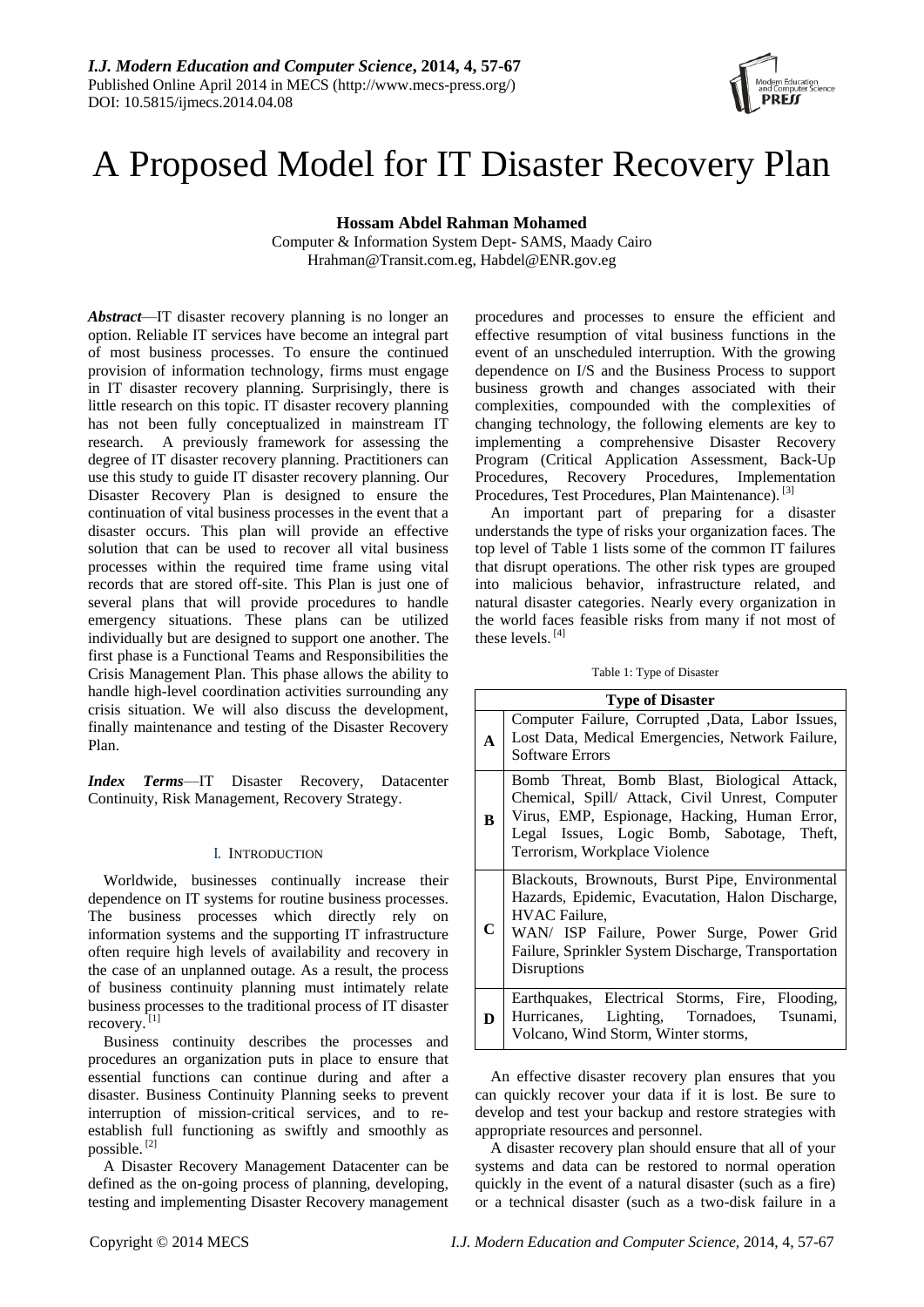redundant array of independent disks Level 5 (RAID-5) array). When you create a disaster recovery plan, you identify all of the actions that must occur in response to a catastrophic event. [5]

The paper will present in Section (2) IT disaster recovery planning and business continuity planning, Section (3) The Tiers of Disaster Recovery, Section (4) Demand for Comprehensive Disaster Recovery Planning, Section (4) Design Goals and finally proposed solution (Recovery Strategy Recovery Phases and Implementation and Evaluation).

#### II. IT DISASTER RECOVERY PLANNING AND BUSINESS CONTINUITY PLANNING

It appears that IT disaster recovery planning practices tend to lag behind contemporary trends in information technology. Even though modern enterprises have sophisticated information systems upon which they are utterly reliant, their IT disaster recovery plans may be limited to backing up data and devising methods for restoring data resources  $[6]$ ,  $[7]$ . Considering the integration of IT into all business functions and the reliance on technology, this view of ITDRP has become outdated  $[8]$ . Furthermore, rapid changes in business processes and organization structure necessitate a clarification of five points concerning IT disaster recovery planning:

First, although the terms "IT disaster recovery planning" and "business continuity planning" are occasionally used interchangeably, they are separate processes [9]. Business continuity plans are holistic strategies for keeping businesses operational following disaster [10], [11]. IT disaster recovery plans are aimed specifically at restarting IT services. In this role, they support business continuity plans [12]. The aims and objectives of IT disaster recovery plans should not conflict with those of business continuity plans.

*The second* point concerns the classification of incidents as IT disasters. IT disasters impact the organization in which the IT service is employed; including IT services which are outsourced to an independent vendor  $^{[13]}$ ,  $^{[14]}$ . If the vendor somehow fails to provide an ITservice, its clients may be faced with IT disaster  $^{[15]}$ . IT disasters range from the accidental deletion of a file to a hurricane which destroys the building that houses the data center $[16]$ . IT disasters may also stem from damage to supporting infrastructure in the area of the data center. These events cause damage to the inputs which collectively provide IT service. When the damage is such that it is no longer possible to provide an IT service, then an IT disaster is said to have occurred  $[17]$ , [18] .

*Third,* it should be noted that IT disaster recovery is for restoring IT services, but not necessarily restoring specific hardware and software architectures [19], [20], [21]. Examples of IT services include internet connectivity, telecommunications, and data storage and processing. IT services add value by providing additional capabilities to

organizational members. The provision of such services relies on a combination of inputs from multiple resources, including hardware, software, data, human resources, and utilities<sup>[22]</sup>. Because these inputs may be destroyed in a disaster, it may not be possible or practical to return to pre-disaster conditions. Thus, disaster recovery for an IT service is complete when the service has been brought back online in a stable condition [23], [24].

*Fourth,* ITDRP does not involve the simplification or discontinuance of IT services  $[25]$ ,  $[26]$ . The purpose of ITDRP is not to simplify IT services so that they are easier to restore. Nor does it involve risk mitigation. While these are important functions, they are not part of ITDRP. Instead, the focus should be on devising alternatives means of restoring services following disaster [27] .

*Finally,* since there are many interrelated IT services in an organization and there is a limited amount of resources to support these services, any action performed should be considered as continuous as opposed to discrete. Backups have long been viewed as a necessary part of ITDRP but backups are not discrete in that it is not an all or nothing condition. Backups can cover many parts of the systems but not all or they can be incremental and not cover instantaneous changes.

# **2.1.1 Benefits of a Datacenter Continuity/ Disaster Recovery Plan**

- Allows your organization to avoid certain risks or mitigate the impact of unavoidable disasters by
- Minimizing potential economic loss
- Decreasing potential exposures
- Reducing the probability of occurrence
- Improving the ability to recover business operations
- Helps minimize disruption of mission critical functions – and recover operations quickly and successfully – in the event of a crisis by
- Reducing disruptions to operations
- Ensuring organizational stability
- Assists in identifying critical and sensitive systems
- Provides for a pre-planned recovery by minimizing decision making time
- Eliminates confusion and reduces the chance of human error due to stress reactions
- Protects your organization's assets and employees
- Minimizes potential legal liability
- Reduces reliance on certain key individuals and functions
- Provides training materials for new employees
- Reduces insurance premiums
- Satisfies regulatory requirements, if and where applicable

## III. THE TIERS OF DISASTER RECOVERY

These tiers are summarized in Table 2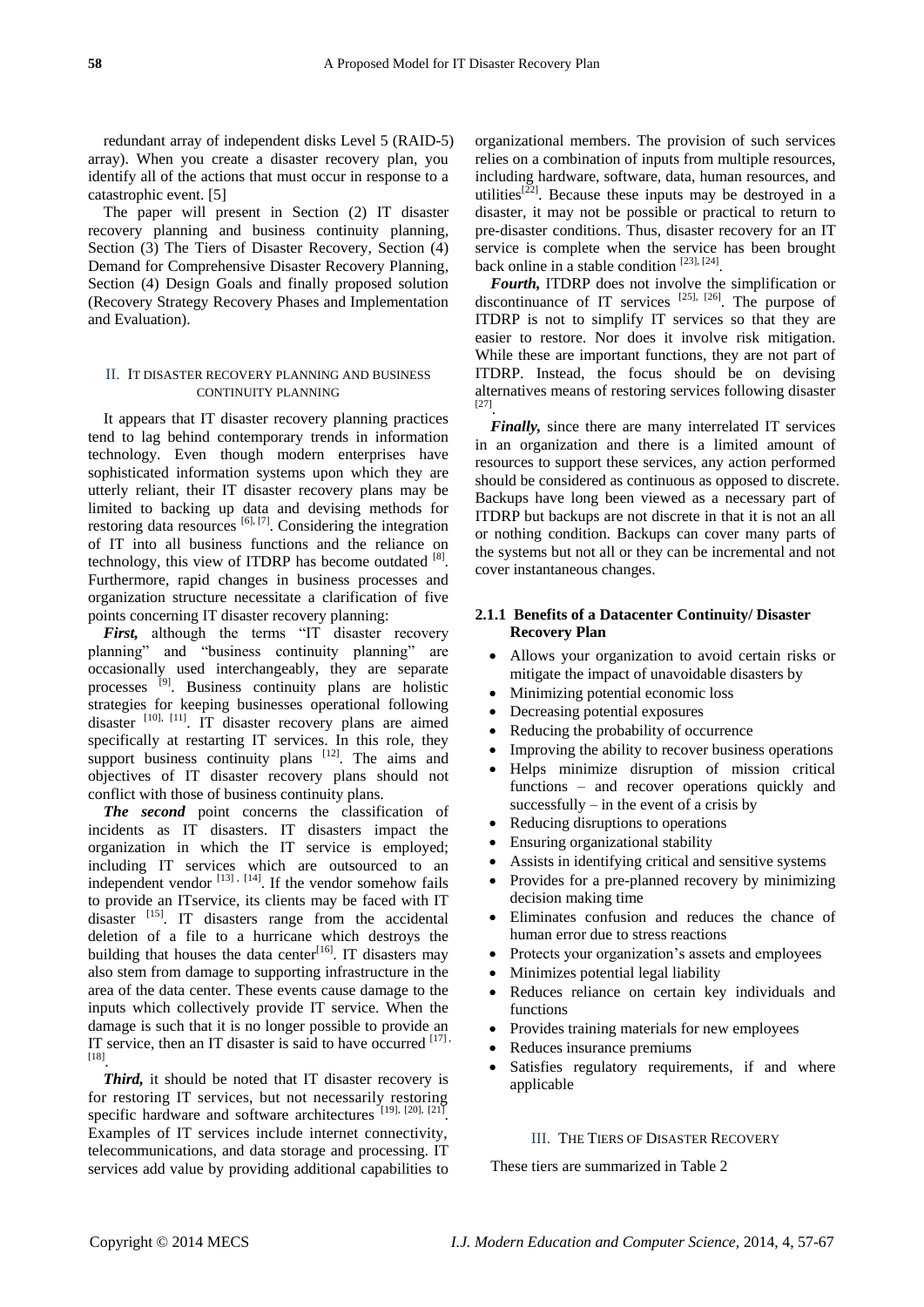Table 2: Summary of Disaster Recovery tiers (SHARE)

| <b>Tier 0</b> - Do Nothing, No off-site data                     |  |  |  |  |
|------------------------------------------------------------------|--|--|--|--|
| <b>Tier 1</b> - Offsite vaulting (PTAM)                          |  |  |  |  |
| <b>Tier 2</b> - Offsite vaulting with a hotsite ( $PTAM + hot$ ) |  |  |  |  |
| site)                                                            |  |  |  |  |
| <b>Tier 3</b> - Electronic Vaulting                              |  |  |  |  |
| <b>Tier 4</b> - Electronic vaulting to hotsite (active)          |  |  |  |  |
| secondary site)                                                  |  |  |  |  |
| Tier 5 - Two-site two-phase commit                               |  |  |  |  |
| <b>Tier 6</b> - Zero data loss                                   |  |  |  |  |

## **3.1 Tier 0 - Do nothing, no off-site data**

Tier 0 is defined as a single site data center environment having no requirements to backup data or implements a Disaster Recovery Plan. On this tier, there is no saved information, no documentation, no backup hardware, and no contingency plan. There is therefore no DR capability at all. In our experience, some customers still reside in this tier. For example, while some customers actively make backups of their data, these backups are left onsite in the same computer room, or occasionally are not removed from the site due to lack of a rigorous vaulting procedure. A customer data center residing on this tier is exposed to a disaster from which they may never recover their business data (The typical length of recovery time in this instance is unpredictable. In many cases complete recovery of applications, systems, and data is never restored) [28]

#### **3.2 Tier 1 - Offsite vaulting (PTAM)**

A Tier 1 installation is defined as having a DRP, backs up and stores its data at an offsite storage facility and has determined some recovery requirements. The backups are being taken which are being stored at an offsite storage facility. This environment may also have established a backup platform, although it does not have a site at which to restore its data, nor the necessary hardware on which to restore the data, for example, compatible tape devices.

Recovery is dependent on when hardware can be supplied, or possibly when a building for the new infrastructure can be located and prepared. (The typical length of time for recovery is normally more than a week) [29]

## **3.3 Tier 2 - Offsite vaulting with a Hot site (PTAM + Hot site)**

Tier 2 encompasses all requirements of Tier 1 (offsite vaulting and recovery planning) plus it includes a hot site. The hot site has sufficient hardware and a network infrastructure able to support the installation's critical processing requirements. Processing is considered critical if it must be supported on hardware existing at the time of the disaster. The backups are being taken and they are being stored at an offsite storage facility. There is also a hot site available and the backups can be transported there from the offsite storage facility in the event of a disaster. [30]

Tier 2 installations rely on a courier (PTAM) to get data to an offsite storage facility. In the event of a disaster, the data at the offsite storage facility is moved to the hot site and restored onto the backup hardware provided. Moving to a hot site increases the cost but reduces the recovery time significantly. The key to the hot site is that appropriate hardware to recover the data (for example, a compatible tape device) is present and operational.

(The typical length of time for recovery is normally more than a day)  $[31]$ 

#### **3.4 Tier 3 - Electronic vaulting**

Tier 3 encompasses all the components of Tier 2 (offsite backups, disaster recovery plan, hot site) and, in addition, supports electronic vaulting of some subset of the critical data. Electronic vaulting consists of electronically transmitting and creating backups at a secure facility, moving business-critical data offsite faster and more frequently than traditional data backup processes allow. The receiving hardware must be physically separated from the primary site and the data stored for recovery should there be a disaster at the primary site. The backups are being taken and they are then being stored at an offsite storage facility. There is also a hot site available and the backups can be transported there from the offsite storage facility. There is also electronic vaulting of critical data occurring between the primary site and the hot site. [32]

The hot site is kept running permanently, thereby increasing the cost. As the critical data is already being stored at the hot site, the recovery time is once again significantly reduced. Often, the hot site is a second data center operated by the same firm or a Storage Service Provider. (The typical length of time for recovery is normally about one day) [33]

## **3.5 Tier 4 - Electronic vaulting to Hot site (active secondary site)**

Tier 4 is defined as using two data centers with electronic vaulting between both sites and introduces the requirements of active management of the data being stored at the recovery site. This is managed by a processor at the recovery site and can support bidirectional recovery. The receiving hardware must be physically separated from the primary platform. The backups are being taken and they are being stored at an offsite storage facility. There is also a hot site available and the backups can be transported there from the offsite storage facility. There is also continuous transmission of data or connection between the primary site and the hot site, supported by high bandwidth connections.

In this scenario, the workload may be shared between the two sites. There is a continuous transmission of data between the two sites with copies of critical data available at both sites. Any other non-critical data still needs to be recovered from the offsite vault via courier in the event of a disaster. (The typical length of time for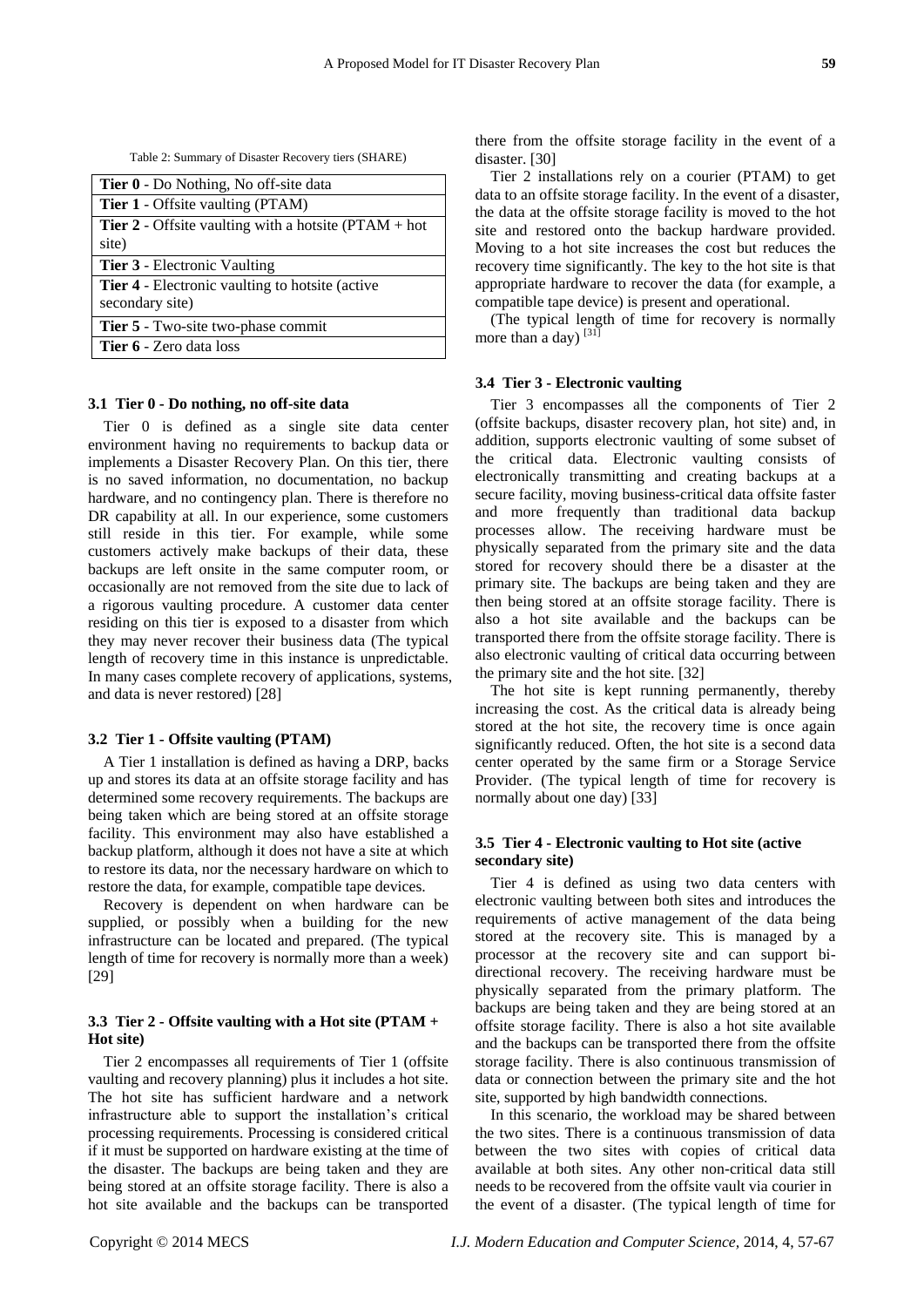recovery is usually up to one day) [34].

#### **3.6 Tier 5 - Two-site, two-phase commit**

Tier 5 encompasses all the requirements of Tier 4 (offsite backups, disaster recovery plan, electronic vaulting, and active secondary site), and in addition, will maintain selected data in image status (updates will be applied to both the local and the remote copies of the database within a single-commit scope). Tier 5 requires that both the primary and secondary platforms' data be updated before the update request is considered successful. The two sites are synchronized utilizing a high-bandwidth connection between the primary site and the hot site. [35]

Tier 5 also requires partially or fully dedicated hardware on the secondary platform with the ability to automatically transfer the workload over to the secondary platform. We now have a scenario where the data between the two sites is synchronized by remote twophase commit. The critical data and applications are therefore present at both sites and only the in-flight data is lost during a disaster. With a minimum amount of data to recover and reconnection of the network to implement,

recovery time is reduced significantly. (The typical length of time for recovery is usually less than 12 hours) [36]

#### **3.7 Tier 6 - Zero data loss**

Tier 6 encompasses zero loss of data and immediate and automatic transfer to the secondary platform. Data is considered lost if a transaction has commenced (for example, a user hits the Enter key to initiate an update), but the request has not been satisfied. Tier 6 is the ultimate level of Disaster Recovery. Local and remote copies of all data are updated and dual online storage is utilized with a full network switching capability. The two sites are fully synchronized utilizing a high-bandwidth connection between the primary site and the hot site. The two systems are advanced coupled, allowing an automated switchover from one site to the other when required. [37]

This is the most expensive Disaster Recovery solution as it requires coupling or clustering applications, additional hardware to support data replication, and high bandwidth connections over extended distances. However, it also offers the speediest recovery by far. (The typical length of time for recovery is normally a few minutes) [38]



Fig 1 : The Typical length of Time for the Recovery in seven Tiers

#### IV. DEMAND FOR COMPREHENSIVE DISASTER RECOVERY PLANNING

The process of Data center continuity planning must intimately relate business processes to the traditional process of IT disaster recovery.

## **4.1 Datacenter requirements for data recovery and availability**

The organization governments are becoming increasingly accountable for how data is managed, protected, and secured. Policies and regulations vary from industry to industry, and the overall landscape of technical requirements continues to grow in complexity.

## **4.2 Increasing Availability Requirements**

Overall, the increasing dependence on e-mail, electronic messaging, IP services, and cross platform governments applications is changing the way businesses use and rely on information systems. For many governments Organization, the use of e-mail has eclipsed that of voice for corporate communications, customer care, and vendor interactions. This dependency has created much more rigorous demands on operations to ensure availability of services and functional continuity plans.

In some cases, data corruption has brought entire corporate e-mail services to a halt due to two to three day recovery and rebuilds times. [39]

#### **4.3 Storage growth trends**

Year by year, storage requirements in enterprise operating environments continue to increase. Typical industry growth rates for disk storage range from 30% to 100% each year. [40]

The ubiquity of relational databases, e-mail systems, and rich media dependent systems (scanned documents, high-quality images, audio, video) all contribute to the growth of storage in data processing and customer environments. Emerging technologies (image recognition, advanced image analysis, wireless applications, smart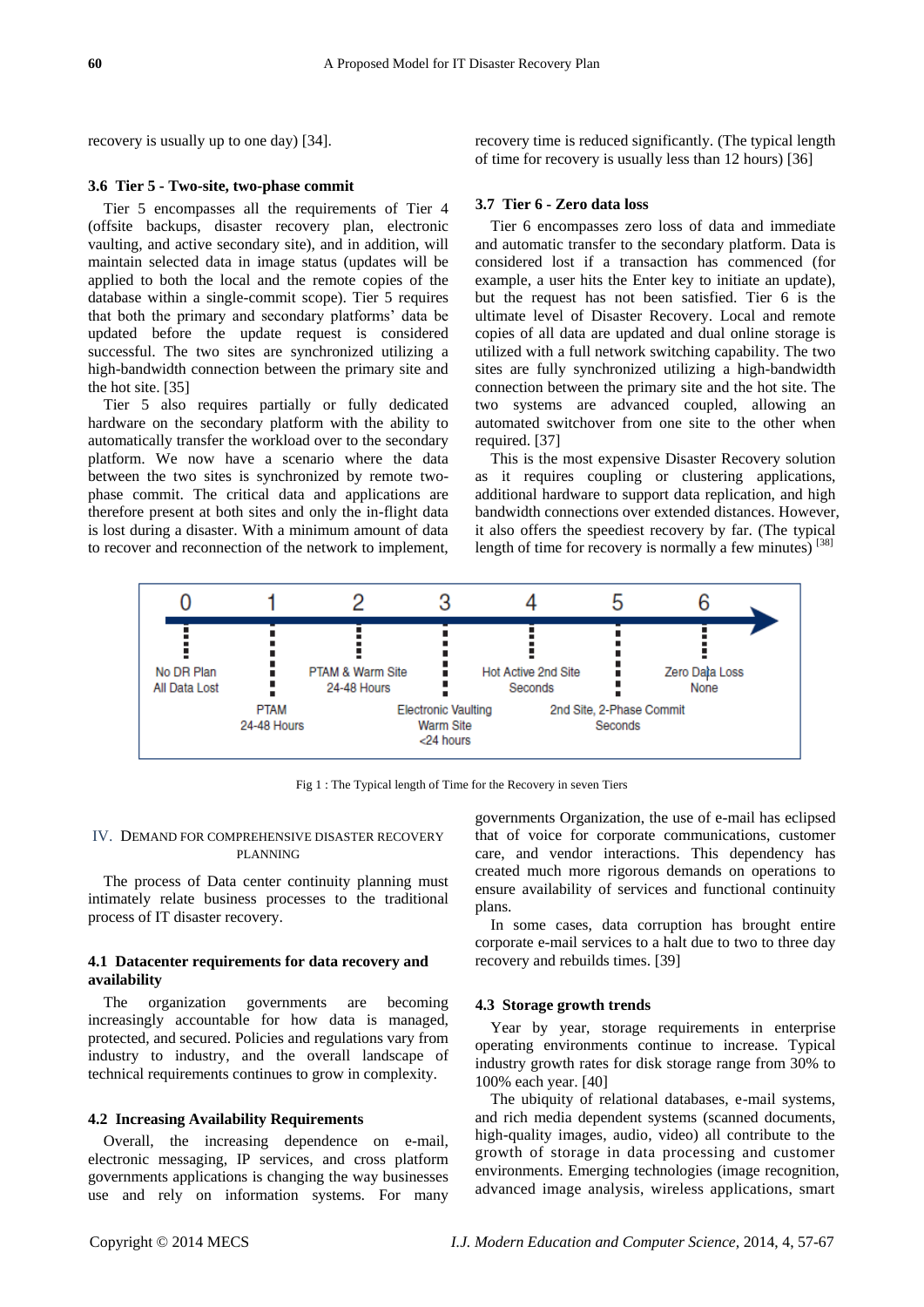card, and so on) will only increase the demand for open, scalable, manageable, high performing, and relatively sophisticated storage systems.

### **4.4 Storage management challenges**

Datacenter operating environments typically access large pooled arrays of disk and tape, which are managed by a central storage management application. Datacenter storage costs originally prevented decentralization and drove the need for highly efficient use of disk space. In addition to extensive use of tape for backup, these environments often also employ hierarchical storage management (HSM) applications, where infrequently used files are transferred to tape archives to free up disk space. A key aspect of mainframe environments which enables these approaches was the ability to logically partition (LPAR) an operating system environment. A logically partitioned system allows multiple instances of an operating system to essentially share locally connected hardware and network resources. [41]

#### **4.5 Networking growth and availability**

As storage management requirements increased along with data volume, many customers deployed locally attached storage management solutions and dedicated TCP/IP networks for backup/recovery operations in order to remedy TCP/IP bottle necking and congestion from backup operations. Today, Storage Area Network (SAN) technologies are being quickly adopted to enhance performance, scalability, and flexibility of shared storage resources. The SAN is a dedicated infrastructure for storage I/O, based on widely adopted industry standards for hardware components, Fiber Channel protocol (FCP), and ubiquitous SCSI standards. [42]

## **4.6 Capacity planning trend**

Continuity of operations depends on having access to the data along with the ability to recover the data in the event of a disaster. [43] As storage consumption and growth continues, businesses depend more and more on accurate forecasting and capacity planning. Poor planning or lack of planning for storage often results in surprising halts to operations (unplanned outages), due to storage or network resource over consumption. Some platforms and technologies support dynamic expansion of resources, while others do not

## V. DESIGN GOALS

The principal goals of the Datacenter disaster recovery plan is to develop, test and document a well-structured and easily understood plan which will help the company recover as quickly and effectively as possible from an unforeseen disaster or emergency which interrupts Datacenter operations and information systems. The plan also documents the responsibilities, procedures, and checklists that will be used to manage and control the

situation following an emergency or crisis occurrence. The Crisis Management Plan has been developed to accomplish the following objectives:

- Manage the Datacenter recovery operation in an organized and effective manner.
- The Datacenter Recovery Time Objective is the length of time a business can be without data processing availability and the Recovery Point Objective (RPO) is how old the data will be once the systems are recovered.
- Restore critical applications in Datacenter to the most current date available on backup tapes stored off-site. Updating the systems and databases will take place as the recovery effort progresses.
- Prepare Datacenter operation personnel to respond effectively in disaster recovery situations.
- Prepare Datacenter senior management personnel to respond effectively in a crisis situation.
- Limit the magnitude of any loss by minimizing the duration of a critical Datacenter application service interruption.
- Assess damage, repair the damage, and activate the repaired Datacenter.
- The need to ensure that Datacenter operational policies are adhered to within all planned activities
- Datacenter Disaster recovery capabilities as applicable to key customers, vendors and others
- Limit the magnitude or impact of any crisis situation to the various business units.
- The need to ensure that proposed contingency arrangements are cost-effective
- The need to consider implications on other company sites

#### VI. PROPOSED SOLUTION

The disaster recovery solution that will be specifically addressed, within the scope of this plan, is the loss of access to the computer center and the data processing capabilities of those systems and the network connectivity. Although loss of access to the facility may be more probable, this Disaster Recovery Plan will only address recovery of the critical systems and essential communications. This scenario also assumes that all equipment in the computer room is not salvageable and that all critical telecommunications capability has been lost. In the event of a declared Disaster, key personnel will take immediate action to alert the Disaster Recovery Center. Restoration of the Critical Coverage will be provided after a Disaster is declared and after turnover of the disaster recovery backup site. It will include, without limitation, the following:

- Delivery of the Authorized User Data and Software archived in off-site storage to the Disaster Recovery Center
- Connecting Network lines to the Disaster Recovery **Center**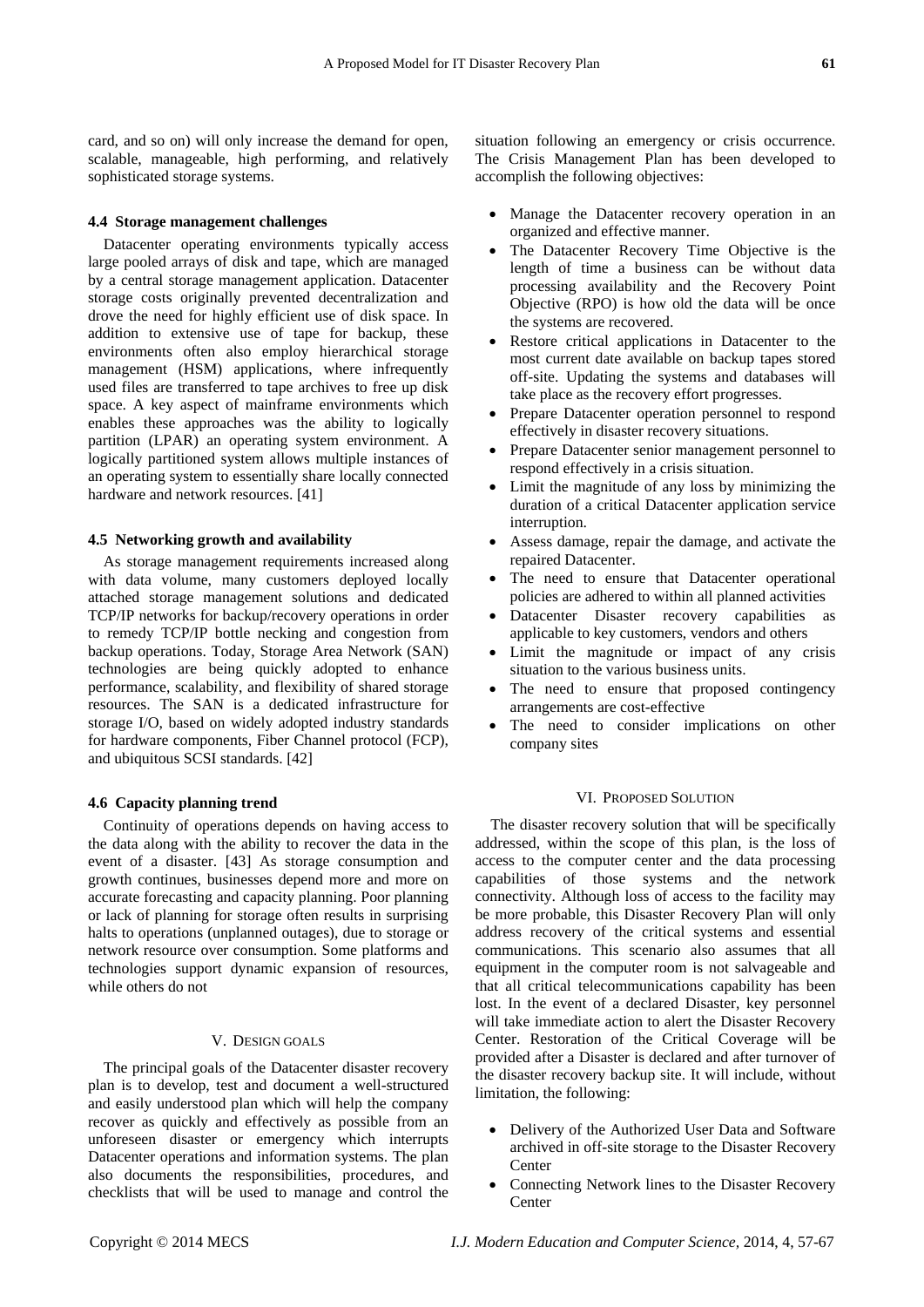- Operating the Critical Applications on the Configuration at the Disaster Recovery Center
- Provide Critical Coverage at the Disaster Recovery Center
- Provide workspace and required equipment.

# **6.1 Recovery Strategy**

The recovery strategy that will be discussed as part of this Disaster Recovery Plan will be to relocate critical Information Systems processing to an alternate computerprocessing center. The processes will be recovered at the Disaster Recovery Services provider name and location of the Hot-Site. The Disaster Recovery Services provider name is responsible for ensuring that the system configurations and the associated network requirements are accurate and technically feasible at all times. Therefore, yearly testing will be a part of the alternate processing strategy Also; the associated network connectivity will be recovered, within the disaster recovery scenario, using the alternate processing strategy.

#### **6.1.1 Recovery Phases**

Datacenter Recovery activities will be conducted in a phased approach. The emphasis will be to recover the

critical applications effectively and efficiently. Critical applications will be recovered over a period of time after data center activation.

#### **Phase I**

*Functional Teams and Responsibilities,* to Move the operations to the Disaster Recovery Backup Site and the Emergency Operations Datacenter, This activity will begin with activation of the Disaster Recovery Plan. There is a period of up to 24 hours allowed for organization and the turnover of the disaster recovery backup site.

# **Phase II**

*Disaster Recovery Action Plan,* to recover critical business functions, restoration of the critical applications and critical network connectivity, the goal here is to recover the systems and network so that our customers can continue business.

## **Phase III**

*Evaluating and Testing the Disaster Recovery Plan*, Return data processing activities to the primary facilities or another computer facility.

#### Table 3: Implementation Phases

| <b>Phase I</b>              | <b>Phase II</b>                      | <b>Phase III</b>                           |
|-----------------------------|--------------------------------------|--------------------------------------------|
| <b>Functional Teams and</b> | <b>Disaster Recovery Action Plan</b> | <b>Evaluating and Testing the Disaster</b> |
| <b>Responsibilities</b>     |                                      | <b>Recovery Plan</b>                       |
| • Damage Assessment Team    | • Backup and off-site storage        | • Testing the Disaster Recovery Plan       |
| • Disaster Recovery Team    | procedures                           | • Hot Site (DR Site) Test Procedures       |
| • Restoration Team          | • Backup Facility                    | • Hot Site (DR Site) Test Planning         |
| • Operations Team           | • Disaster Preparation               | • Application Testing Support              |
| • Customer Support Team     | • Emergency Response                 | • Post-Test Wrap-Up                        |
| • Major Plan Components -   | • Recovery Procedures                | • Hot Site (DR Site) Test Schedule         |
| format and structure        | • Recovery Time Table                | • Maintaining the Plan                     |

#### **6.2 Implementation and Evaluation'**

## **6.2.1 Phase I**

#### **Functional Teams and Responsibilities**

#### **6.2.1.1 Damage Assessment Team**

The Damage Assessment Team assesses the extent of the damage to the Data Center, reports to the Executive Team, and makes a recommendation on declaring a disaster. The major pre-disaster responsibility is to determine appropriate considerations/criteria for identifying the extent of the damage and the estimated duration of the outage. The disaster responsibilities and actions are:

- Receive the first alert regarding the disaster.
- Ensure that the NIH police/fire departments have been notified.
- Coordinate with the police and/or fire department to provide for safety, security, and access to the damaged facility.
- Notify the DCSS Director or alternate regarding the potential disaster.
- Assess the damage to each area of the computer facility.
- Brief the Director or alternate, communicating the recommendation(s).

#### **6.2.1.2 Restoration Team**

The Restoration Team brings the hot site systems to operational mode by managing the relocation of services to the hot site, initiating and managing the recovery procedures at the hot site, and responding to operational problems at the hot site. The Restoration Team also manages the relocation of services back to the Data Center.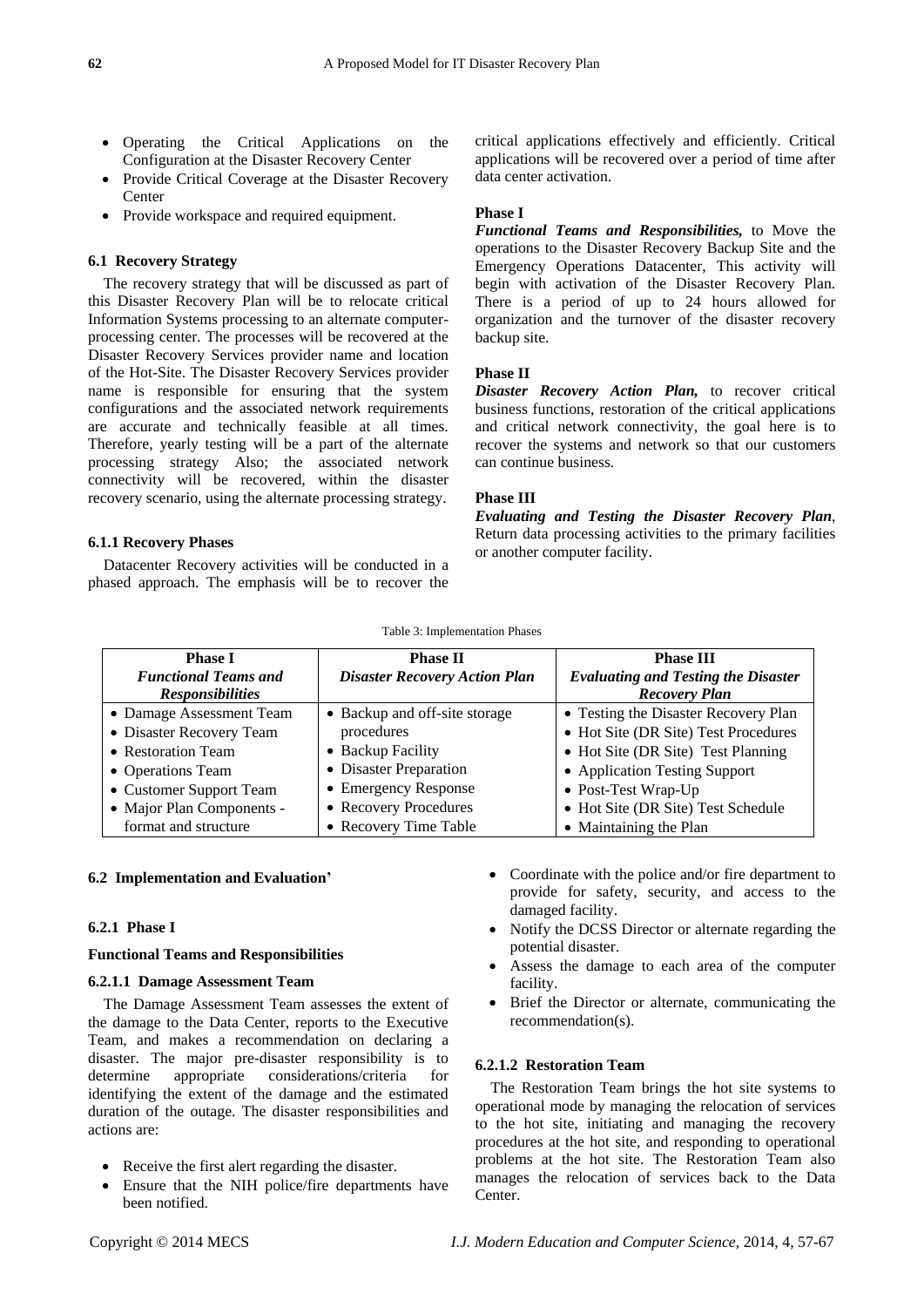### *The pre-disaster responsibilities are:*

- Establish and maintain the recovery procedures for the hot site systems.
- Manage and maintain the backup procedures.
- Establish and maintain the disaster recovery data communications link.
- Plan and conduct regular hot site tests.

*The disaster responsibilities and actions are:*

- Coordinate recovery procedures with hot site personnel.
- Restore the operating systems environments on the hot site host systems.
- Establish the data communications link to the hot site.
- Verify the operating systems and all other system and communication software are working properly.
- Restore the application files.
- Support the operations at the hot site by resolving problems and monitoring and maintaining the data communications link to the hot site.
- Manage the backup tapes that were sent to the hot site.
- Ensure all required backups of the entire system are completed in preparation for leaving the hot site.

#### **6.2.1.3 Operation Team**

The Operations Team assists in the recovery operations and manages the operations of the computer systems at the hot site.

# *The pre-disaster responsibilities are:*

- Ensure that appropriate backups are made on the prescribed, rotating basis and are ready to be taken off-site.
- Maintain current, up-to-date systems operations documentation, ensuring that this documentation is suitably stored off-site.

## *The disaster responsibilities and actions are:*

- Provide assistance to the Restoration Team in the restoration of the system software and customer files, as required.
- Run system and operation jobs, as required.
- Implement and maintain a problem log.
- Provide information to the Customer Support Team regarding the status of the system, operations, and the customer jobs.
- Effect the transfer of media and print output from the hot site to suitable customer pickup location(s).
- Coordinate the shutdown of the hot site operations and the transfer back to the Data Center.

#### **6.2.1.4 Customer Support Team**

The Customer Support team provides assistance to customers during the disaster from the time the disaster is declared until operations resume at the Data Center.

## *The pre-disaster responsibilities are:*

- Advise and consult with application customers regarding their disaster recovery requirements.
- Assist application customers during disaster recovery tests.

#### *The disaster responsibilities and actions are:*

- Notify participating application customers that a disaster has been declared.
- Advise customers of the disaster recovery system status, availability, and accessibility.
- Provide problem diagnosis and resolution guidance/assistance to application owners and their customers.

## **6.2.1.5 Disaster Recovery Team**

The Disaster Recovery Team has been organized to assess the damage to the computer facility, to control and coordinate recovery/backup actions, and to make recommendations to the Director of Information Services. The team will consist of a cross section of persons responsible for one or more of the following functions:

- Systems software
- Application software
- Communications
- Operations
- Facilities
- Hardware

# *The team's responsibilities include:*

- The team will be contacted and assembled
- Establish facilities for an emergency level of service within 2.0 business hours.
- Coordinate activities with disaster recovery team, first responders, etc.
- Report to the emergency response team.

# **6.2.1.6 Major Plan Components - format and structure**

Members of the management team will keep a hard copy of the names and contact numbers of each employee in their departments. In addition, management team members will have a hard copy of the company's disaster recovery and business continuity plans on file in their homes in the event that the headquarters building is inaccessible, unusable, or destroyed. If a manager or staff member designated to contact other staff members is unavailable or incapacitated, the designated backup staff member will perform notification duties.

## **6.2.2 Phase II**

## **Disaster Recovery Action Plan**

#### **6.2.2.1 Backup and off-site storage procedures**

All disks are dumped to tape on weekly cycles. The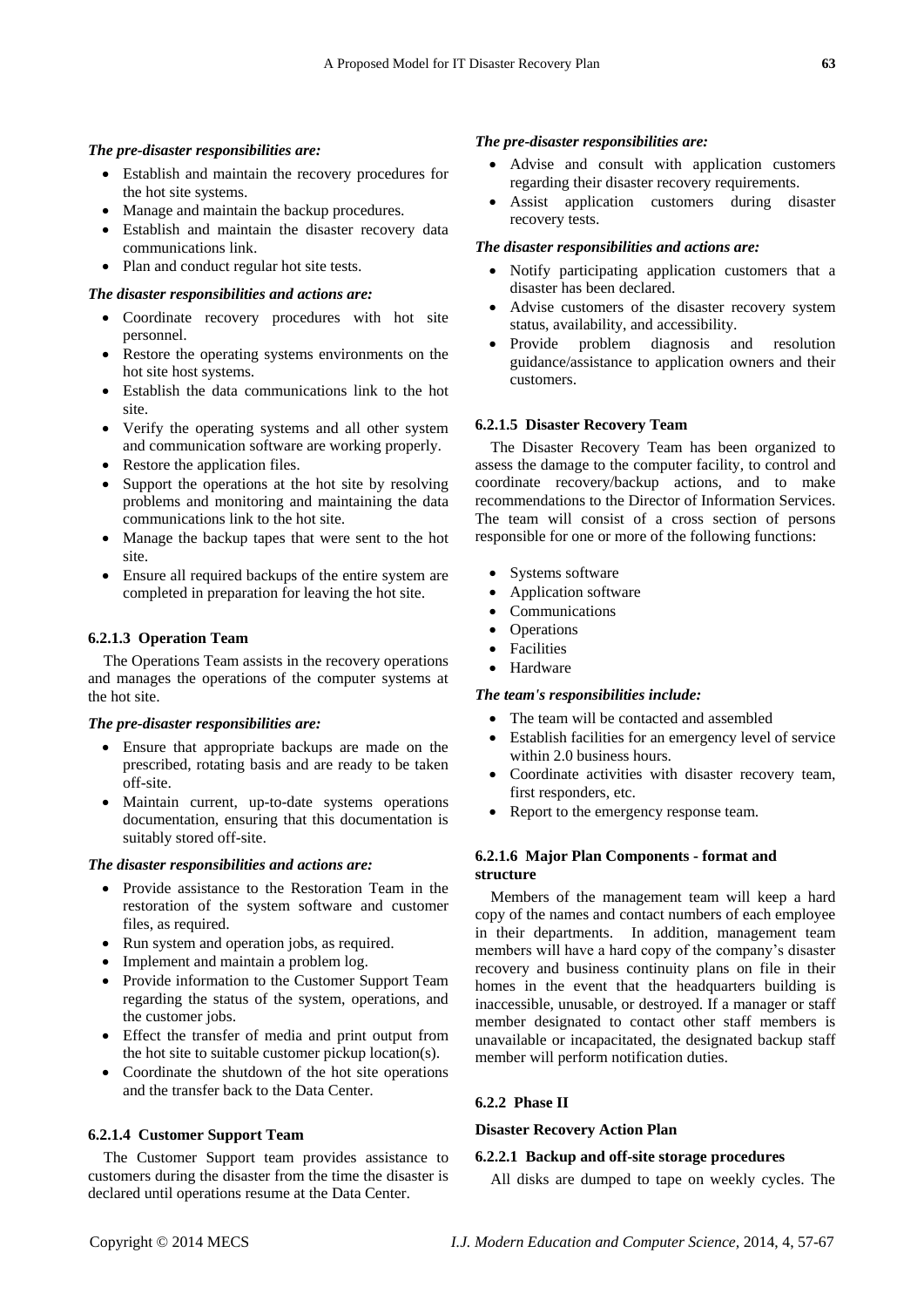latter set of tapes are referred to as the off-site backup tapes. Both backups are cycled through six sets of tapes so that six successive weeks worth of backups are always maintained.

## **a) Backup strategy**

- The Information Services tape library contains all the required tape sets for the weekly Differential Backups. There are 5 backup sets, WEEK1, WEEK2, WEEK3, WEEK4, and LAST with 12 tapes per set. This device is a Dell LTO4 Tape Library that is downward compatible to the LTO2 tapes
- Offsite Backup tapes are rotated on a four (4) week cycle.
- All Offsite Backup tapes are stored at the data storage facility.

# **b) Backup tape sets**

- Differential Backups Contains system data files changed since the last Full Backup
- Full Backups Contains all system data files maintained in the Data Center
- Offsite Backups Full Backup for Offsite storage
- Semi-Annual Backups Another Full Backup twice a year in June and December

# **c) Backup tape schedule**

- Differential Backups Scheduled Sunday Thursday nights
- Full Backups Scheduled Friday nights
- Offsite Backups Scheduled Saturday nights
- Semi-Annual Backup 1-– December
- Semi-Annual Backup 2 June

## **d) Backup software and media rotation [44]**

- Symantec Backup Exec version 12 is used to backup the servers. The software has been very effective in backing up data and restoring lost data and it is upgraded by the Information Services staff when new updates are made available.
- Sunday starts the new backup week and the tapes will be rotated automatically using job policies for each server within the Backup Exec software.
- The Offsite containers are delivered every Thursday to the Information Services Helpdesk and inserted into the tape library for the upcoming cycle. The tapes are removed every Monday morning and retrieved that same afternoon for offsite storage.
- Symantec Net Backup is used to backup hard drive information (Desktop, My Documents, Favorites) on faculty and staff desktop computers to the SAN backup share drive. This drive is part of the nightly Backup Exec backups, but the user must run the Symantec Net Backup application because it does not run automatically.

## **6.2.2.2 Disaster Preparation**

This section outlines the minimum steps needed in order to ensure the District can fully recover from a disaster.

- The disaster plan must be kept current and all personnel on the recovery team must be made aware of any plan changes and fully trained to perform their assigned tasks.
- The offsite storage area should be inspected annually to ensure it is clean, organized and that the correct backups are in storage.
- The fire fighting system in the computer room should be inspected annually. Department heads should be aware of the consequences of a disaster and develop alternate data processing procedures while recovery is in progress.
- The Facilities department maintains and distributes the District's Emergency Telephone Numbers List of pertinent personnel to contact in case of an emergency.
- Procedures and lead times for replacement equipment and communications should be established.
- All computing personnel should be informed of the proper emergency and evacuation procedures.

# **6.2.2.3 Emergency Response**

This section details the basic actions that need to be taken in the event of a disaster situation.

- The Director of Information Services or designee should be notified as soon as possible.
- The disaster recovery team should be notified and assembled as soon as reasonable under the circumstances.
- Team members should assess damages to their individual areas of expertise. The recovery procedures should include an estimated timeline for restoration of specific services based on the service priority. The estimate can include alternative interim solutions for specific services during the reconstruction of permanent solutions.
- Team members should advise the Director of Information Services as to the extent of damage and recovery procedures necessary so that the decision to move the Data Center can be made after the assessment of the damage to the current facility has been determined.
- Pertinent vendors should be contacted and negotiations should be made for the delivery of equipment, delivery time should be noted. All department heads should be informed of the decision and given an estimated time for the return to either full or degraded services.
- Each member of the disaster recovery team should supervise his or her own area of expertise.
- The computer facility should be secured.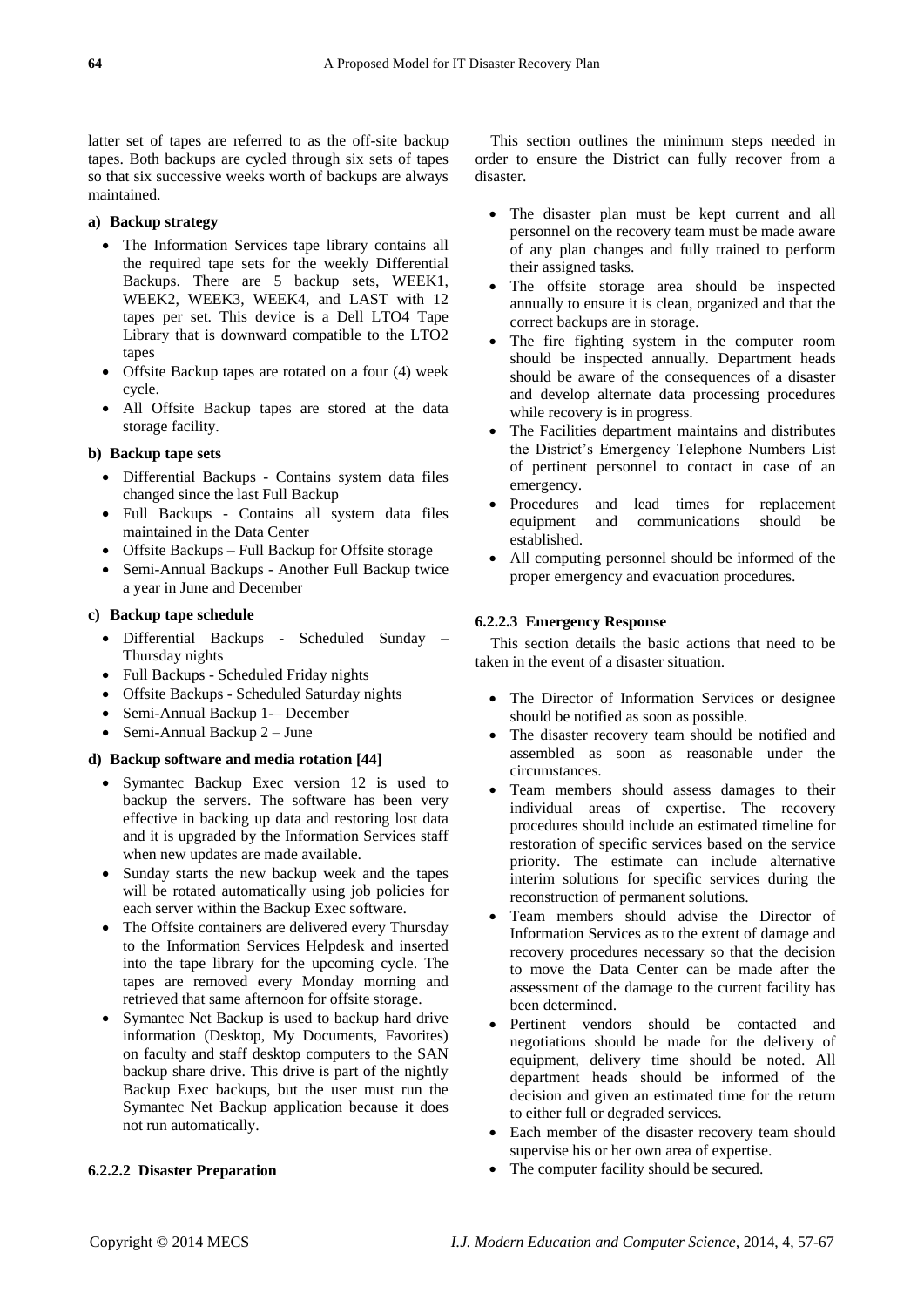#### **6.2.2.4 Recovery Procedures**

Recovery from a complete failure to a degraded mode of services may be necessary. In this case it may be possible to bring up individual departments on a priority basis.

- The decision to operate in a degraded mode and the order in which departments are to be brought back into service should be made by the Director of Information Services in consultation with team members and the Vice President, Finance and Administrative Services.
- An inventory of the status of existing equipment and files should be compiled.
- The Director of Information Services should coordinate the move of facility.
- Vendors should be contacted to initiate delivery of replacement equipment to the Escondido Center backup facility. The estimated time of delivery should be noted.
- A new offsite (backup) storage facility should be located and used immediately, if necessary.
- All facility systems should be verified operational at this time.
- Systems should be tested and loaded as soon as the vendors release them to the District.
- Communications, networking, operations and applications software personnel should be prepared to install and or setup their individual function in the appropriate order.
- All department heads should be made aware of progress and or setbacks on a regular basis.
- Existing safety and emergency procedures at the backup facility should be examined for their adequacy as a computer room.

#### **6.2.2.5 Recovery Time Table**

The following timetable is estimated and does not take into account the amount of time required to input data held on hardcopy during the recovery period, or reinputting data which may have been lost during recovery.

*Day 1* Convene the disaster recovery team, ascertain the extent of the damage and evaluate potential consequences, notify department heads, contact vendors, discuss options.

*Day 2-4* Release formal communication to the campus community. At the disaster site, carry-out a safety inspection, inventory status of existing equipment and files, make a full evaluation of the damage, provide detailed accounting for insurance claims, and retrieve vital documents and reusable equipment.

*Day 5-12* Obtain system data backup tapes and ensure all relevant documentation is retrieved from the offsite storage facility for restoration of network services and information systems. Take delivery and install new equipment. Restore programs and data, and test integrity of programs and data. Reconfigure communications network equipment and ensure that the reinstated communications environment is operable and tested. Make priority determination of data processing and systems, restore partial operation to priority departments, and enforce current computer and information systems security standards.

*Day 13-14* Before undertaking any processing transfer security copies of all files and programs to offsite storage location. Restore full communications and networking capabilities. Work with departments to verify data and operation of application. Start processing in accordance with prepared production schedules.

## **6.2.3 Phase III**

#### **Evaluating and Testing the Disaster Recovery Plan**

# **6.2.3.1 Testing the Disaster Recovery Plan**

Testing and exercising the Disaster Recovery Plan helps to verify that the recovery procedures work as intended and that the supporting documentation is accurate and current. Testing also provides an opportunity to identify any omissions in recovery procedures or documentation and to determine whether personnel are adequately prepared to perform their assigned duties. Therefore, Division of Computer System Services (DCSS) regularly schedules exercises of its Disaster Recovery Plan at the vendor hot site, referred to as hot site tests (DR Site).

#### **6.2.3.2 Hot Site (DR Site) Test Procedures**

DCSS schedules the hot site tests for a two day period, covering the disaster recovery procedures. The first day is dedicated to exercising the system recovery procedures and establishing the communications link. The second day is dedicated to testing the recovery of participating applications. The hot site tests are managed and conducted by members of the Restoration Team, the Operations Team, and the Customer Support Team, referred to collectively as the HST Team.

Prior to the HSTs, the HST Team determines which backup tapes will be used for the tests, establishes a test plan which outlines the goals and activities for the given HST, conducts the necessary preparations for the test, and assists customers in their preparations for the HST. During the tests, in addition to providing customer assistance, the HST Team participants maintain a running log of the test activities to assist in the post-test review.

After every test, the HST Team participants meet to discuss the tests in order to improve the recovery procedures and the plan documentation. The HST Team also schedules a meeting with the customers to gain their input and suggestions for improvements.

## **6.2.3.3 Hot Site (DR Site) Test Planning**

To ensure a successful hot site test, the HST team will:

 Confirm with the hot site vendor that the hot site mainframe, Unix computer, and data communications configurations will meet the HST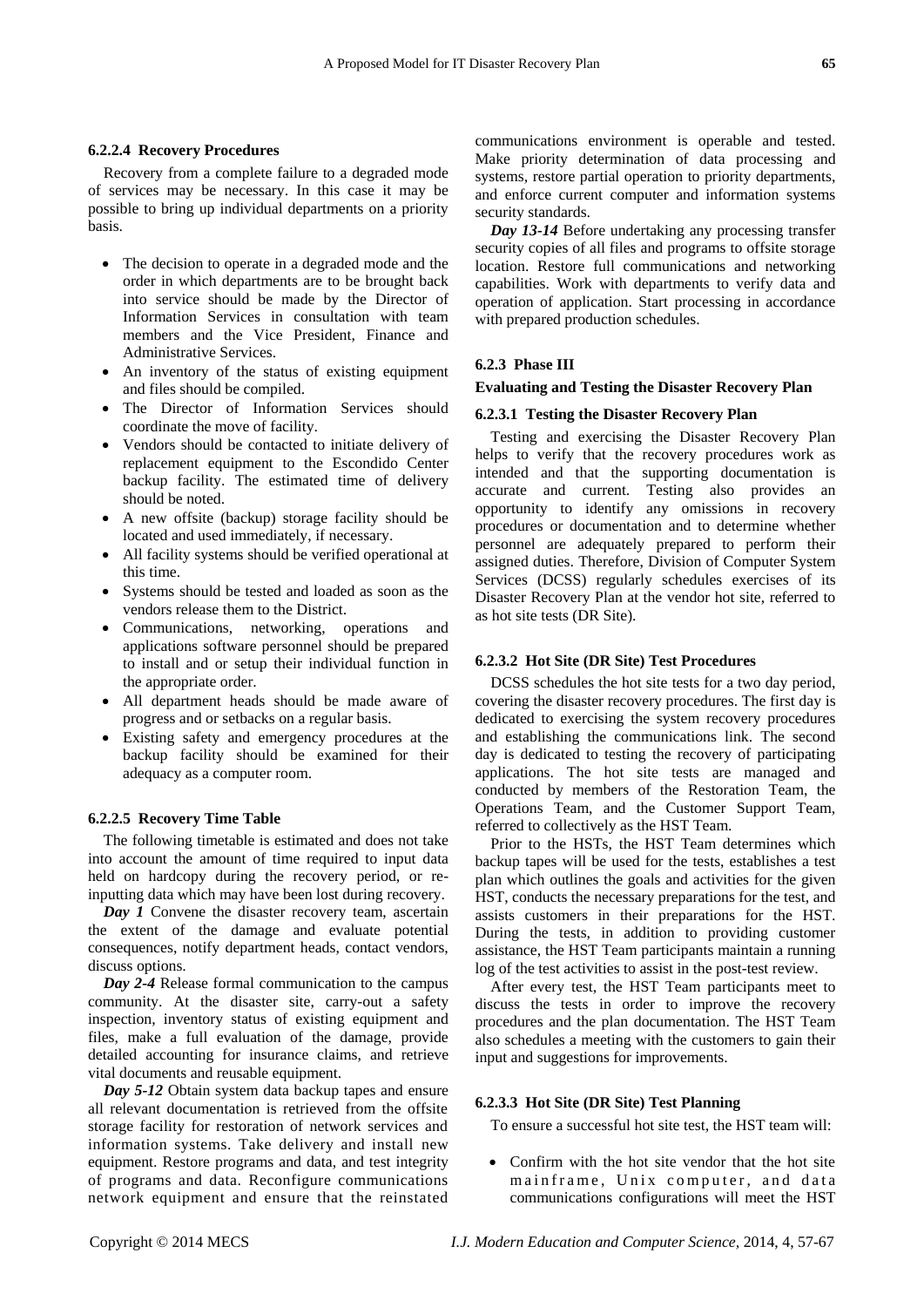needs, and that the hot site will be ready for the test. (Two to three months prior to the scheduled test)

- Set the objectives for the test and establish action items for the team in preparation for the test. (At least two months prior to the scheduled test)
- Disseminate information to the user community regarding the test. (Six to eight weeks prior to the scheduled test)
- Confirm that preparatory tasks are being completed and review the schedule of events for the days of the HST. (Four to six weeks prior to the scheduled test)
- Discuss the final test preparations with the hot site vendor to confirm the hot site configurations, to obtain the information required for the mainframe backups, and to reconfirm the hot site will be ready. (Two to three days before the scheduled backups for the test will be taken)
- Send the backup tapes and tape lists to the hot site. (One week prior to the scheduled test)

# **6.2.3.4 Application Testing Support**

The HST Team offers user support during a hot site test to assist the application owners/participants in successfully running their applications at the alternate site. The assistance includes help with test preparations, oncall support during the duration of the test, resolving reported problems, and serving as the liaison between the user and the HST Team.

## *Test preparation support includes:*

- Ensuring the users have made all appropriate preparations for their data to be available for the HST,
- Ensuring the users are ready for the HST and have no further questions, and
- Ensuring users have the necessary contact phone numbers for user support during the HST.

## *Hot site test support includes:*

- Notifying those users who have not logged on that the disaster system is up and ready for user testing,
- Responding to general user questions and to user problem reports, ensuring they are resolved, and
- Recording all problem reports and general notes to a system status database that is made available to users to read.

## **6.2.3.5 Post-Test Wrap-Up**

Two debriefings are schedule on the days immediately following the hot site test. One is for the HST Team participants to assess the systems software recovery procedures. The second is for the user community who participated in the HST.

## *These meetings are general discussions to address:*

- Areas where the exercise was successful,
- Problems that were encountered, and
- Suggestions for improvements.

Based on the conclusions, an "action list" of improvements to be made prior to the next test is developed and responsibility for implementing them is assigned.

## **6.2.3.6 Hot Site (DR Site) Test Schedule**

The HST Team will have access to the systems on every quarter bear year, to restore the system/subsystem software and test the data communication link prior to the application users' access on the following day.

#### **6.2.3.7 Maintaining the Plan**

The Disaster Recovery Coordinator of the Data Center is responsible for the maintenance of this document. The plan is updated as needed:

- In response to events such as office moves, telephone number changes, new personnel joining DCSS, retirements, duty changes, and additions or deletions of participating applications;
- After each hot site test to reflect the recommendations resulting from the post-test wrapup debriefings; and
- After a periodic review of the plan.
- As sections of the plan are updated, the revised sections are posted to the internal DCSS web site to ensure the most current information is available to DR team members. DR participants are notified of the changes and are encouraged to produce printouts for their copies of the disaster recovery plan.
- Additionally, the plan will be updated in the event an actual disaster occurs. The plan will be reviewed and updated at a convenient point after the initial responses to the disaster have been completed.

#### VII. CONCLUSION

This research delivers three important contributions. First, it draws attentions to the serious underrepresentation of IT disaster recovery planning research in the IT field. Second, it provides a basis for conducting work in this area by framing the concept of IT disaster recover planning and conceptualizing a definition grounded in practitioner literature. Finally, it provides a rigorously developed measure of ITDRP; these efforts provide an initial first step toward a better understanding of the complexities of IT disaster recovery planning.

#### **REFERENCES**

- [1] Anderson, J. "New trends in backup: Is your disaster recovery plan keeping up?" The eSecurity Advisor, 8, 2, 2008, pp. 58.
- [2] Pregmon, M. "IT disaster recovery planning: Are you up and ready? Part 1: Risk analysis," Journal of the Quality Assurance Institute, Volume 27, Number 2, 2007, pp. 23- 24.
- [3] Kweku-Muata, Harvey Millarb, Anito Josephc / Using formal MS/OR modeling to support disaster recovery